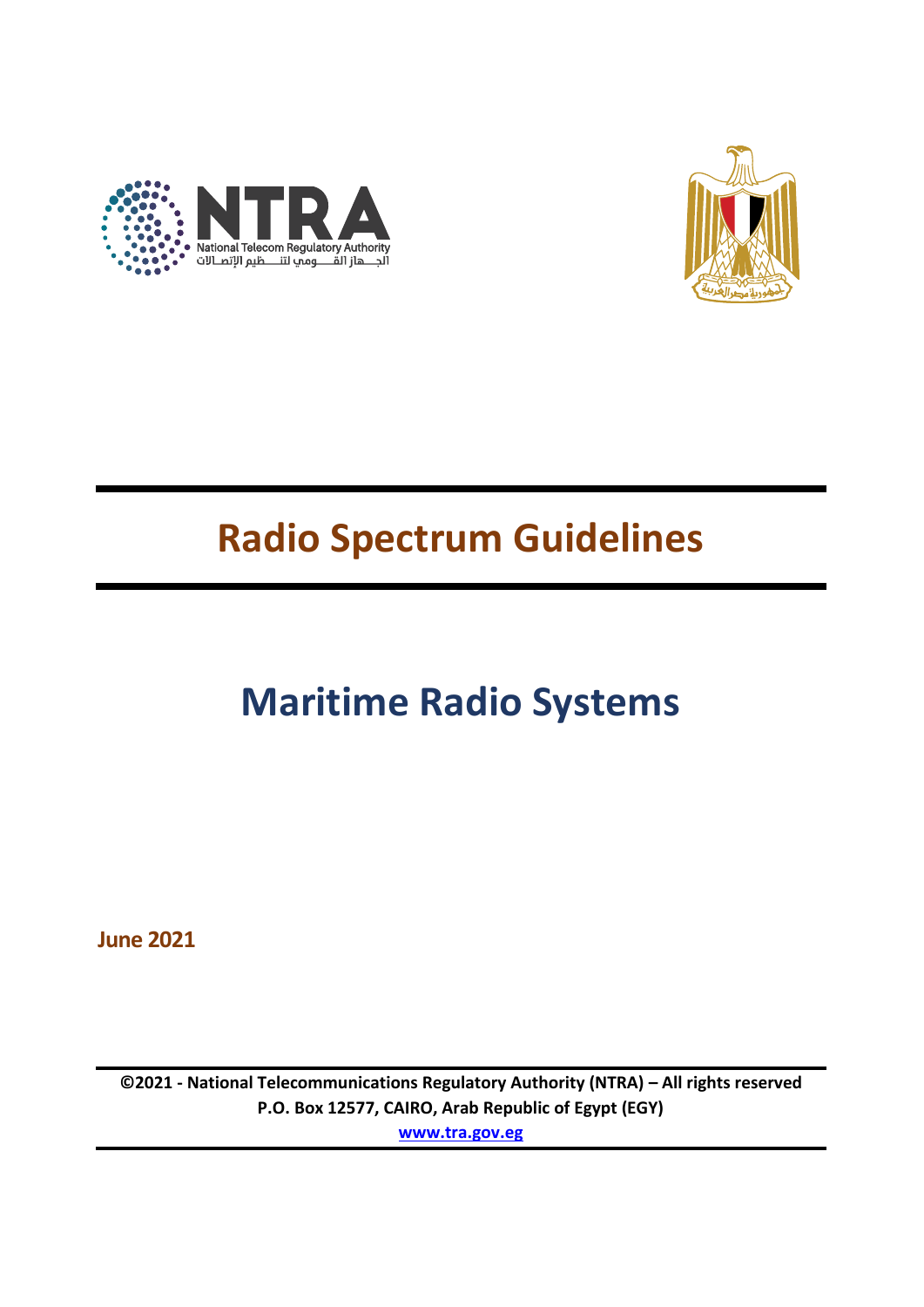

## **Document History**

| Release        | Date <sup>1</sup> |
|----------------|-------------------|
| $1.0$ (Active) | June 2021         |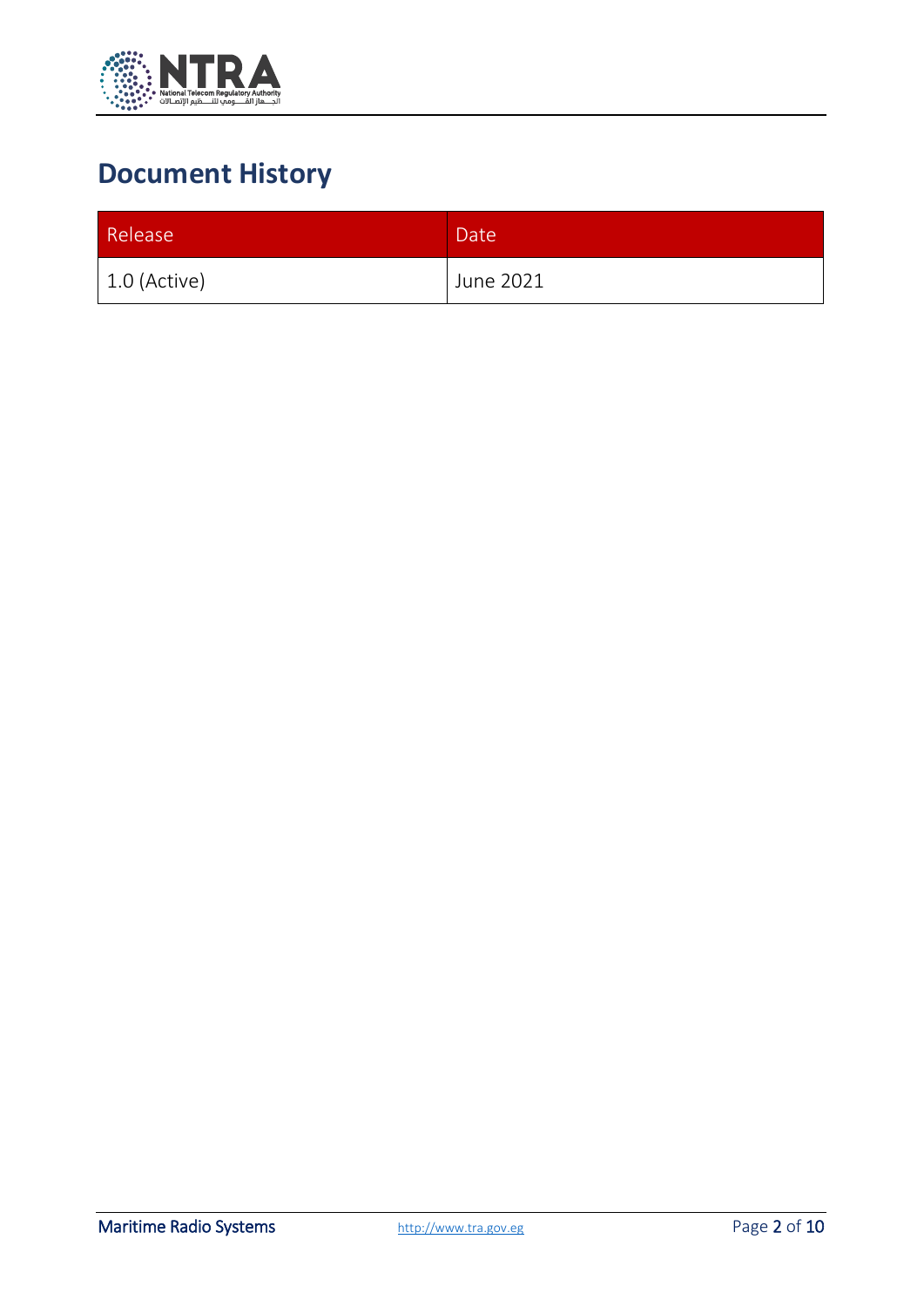

## **1 Scope**

This document provides the regulatory guidelines and technical limitations for using Maritime Radio Systems.

Maritime equipment is required to support the safe navigation of vessels and to make distress calls from coast stations/vessels in emergency situations. It enables communication between vessels and coast stations, port/harbor authorities and with other vessels as well.

## **2 Definitions**

The terms, words and expressions used in this document have the defined meaning clarified in the Telecommunications Regulatory Law No. (10) of 2003. In addition, this document provides terms and phrases that are defined as follows:

- The State: The Arab Republic of Egypt, including its geographical borders, territorial waters and airspace.
- NTRA: National authority regulating the telecommunication sector established pursuant to the provisions of the Egyptian telecommunication law no. 10 of 2003.
- Radio: A general term applied to the use of radio waves.
- Applicant: Any person who can apply for a frequency license in accordance with the Telecom Law No. (10) of 2003.
- Station: One or more radiocommunication transmitters or receivers or a combination of transmitters and receivers, including the accessory equipment.
- Assignment (of a radio frequency or radio frequency channel): Authorization granted by NTRA to an applicant to use radio station or to use a radio frequency or radio frequency channel under specified conditions.
- ITU: The International Telecommunication Union, a leading United Nations agency for information and communication technologies.
- Radio Regulations (RR): A publication issued by the ITU, adopted by the World Radiocommunication Conference and ratified by Egypt.
- Maritime Mobile Service: A mobile service between coast stations and ship stations, or between ship stations, or between associated on-board communication stations.
- GMDSS: The Global Maritime Distress and Safety System.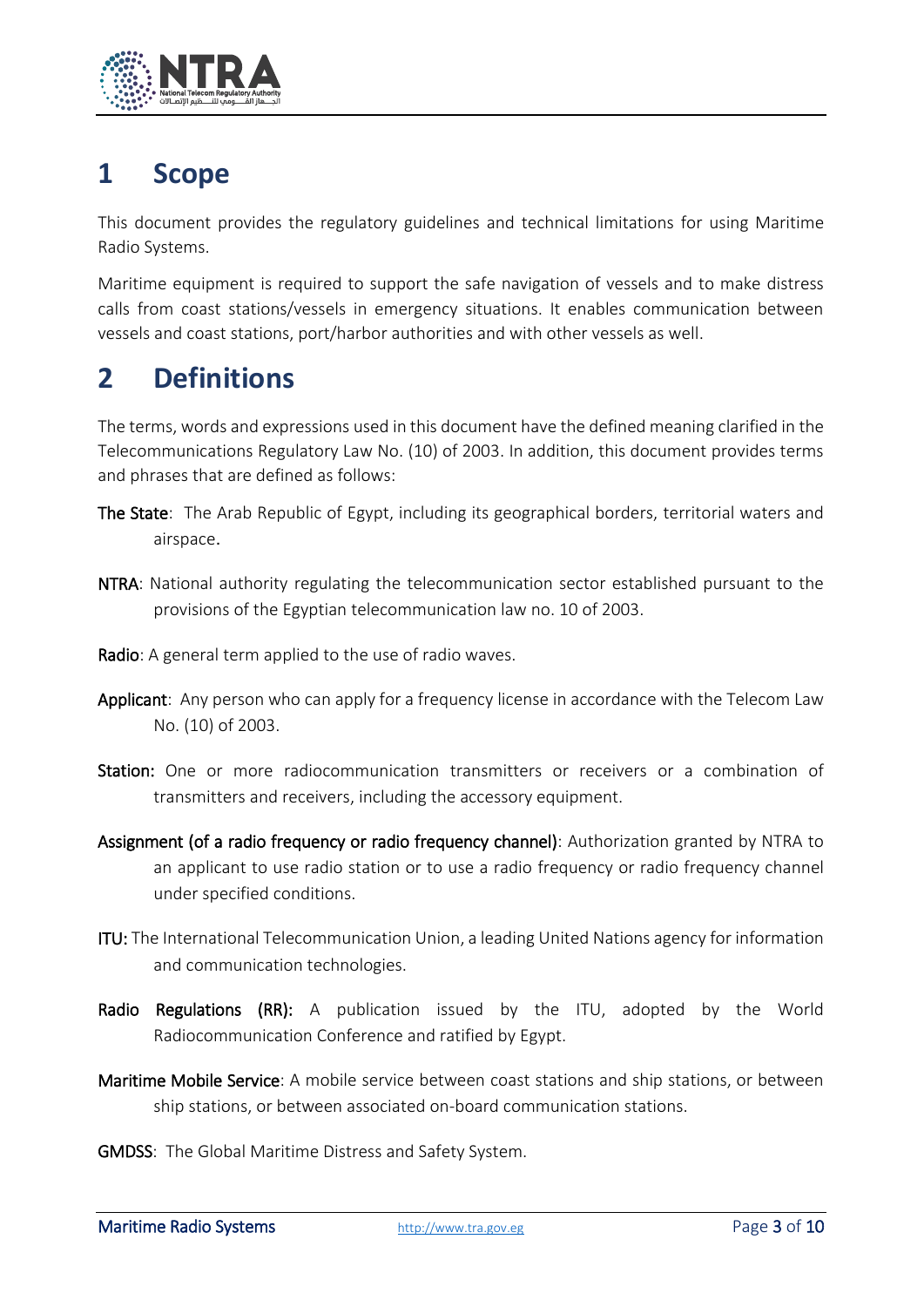

- NBDP: Narrow Band Direct Printing which is a maritime teletype service as defined in Recommendation ITU-R M.688.
- NAVTEX: Navigational Telex which is an international automated medium frequency directprinting service for delivery of navigational and meteorological warnings and forecasts, as well as urgent maritime safety information to ship.
- DSC: Digital Selective Call which is primarily intended to identify ship-to-ship, ship-to-shore and shore-to-ship radiotelephone and radio telex calls. DSC calls can also be made to individual stations, groups of stations, or all reachable stations.
- AIS: Automatic Identification System which is the automatic tracking system based on recommendation ITU-R M.1371 used on ships and by vessel traffic services (VTS) for identifying and locating vessels by electronically exchanging data with other nearby ships, AIS base stations, and satellites.
- EPIRB: Emergency Position-Indicating Radio Beacon which is the Station in the maritime mobile service, the emission of which is intended to facilitate search and rescue operations.
- Earth Station On-Board Vessels (ESV): Earth Station operated on-board ships in accordance with ITU-R Resolution 902.
- Earth Station in Motion (ESIM): Earth Station that is operated in accordance with ITU-R Resolution 156 (WRC-15).
- Radar: Radio Detection and Ranging.
- Radar Beacon (RACON): A transmitter-receiver associated with a fixed navigational mark which, when triggered by a radar, automatically returns a distinctive signal which can appear on the display of the triggering radar, providing range, bearing and identification information.
- Search and Rescue or (SAR): The activities of the search for and provision of aid to people who are in distress or imminent danger.
- SOLAS: The International Convention for the Safety of Life at Sea of 1974 as amended.

VDES: VHF Data Exchange System according to ITU-R M.2092.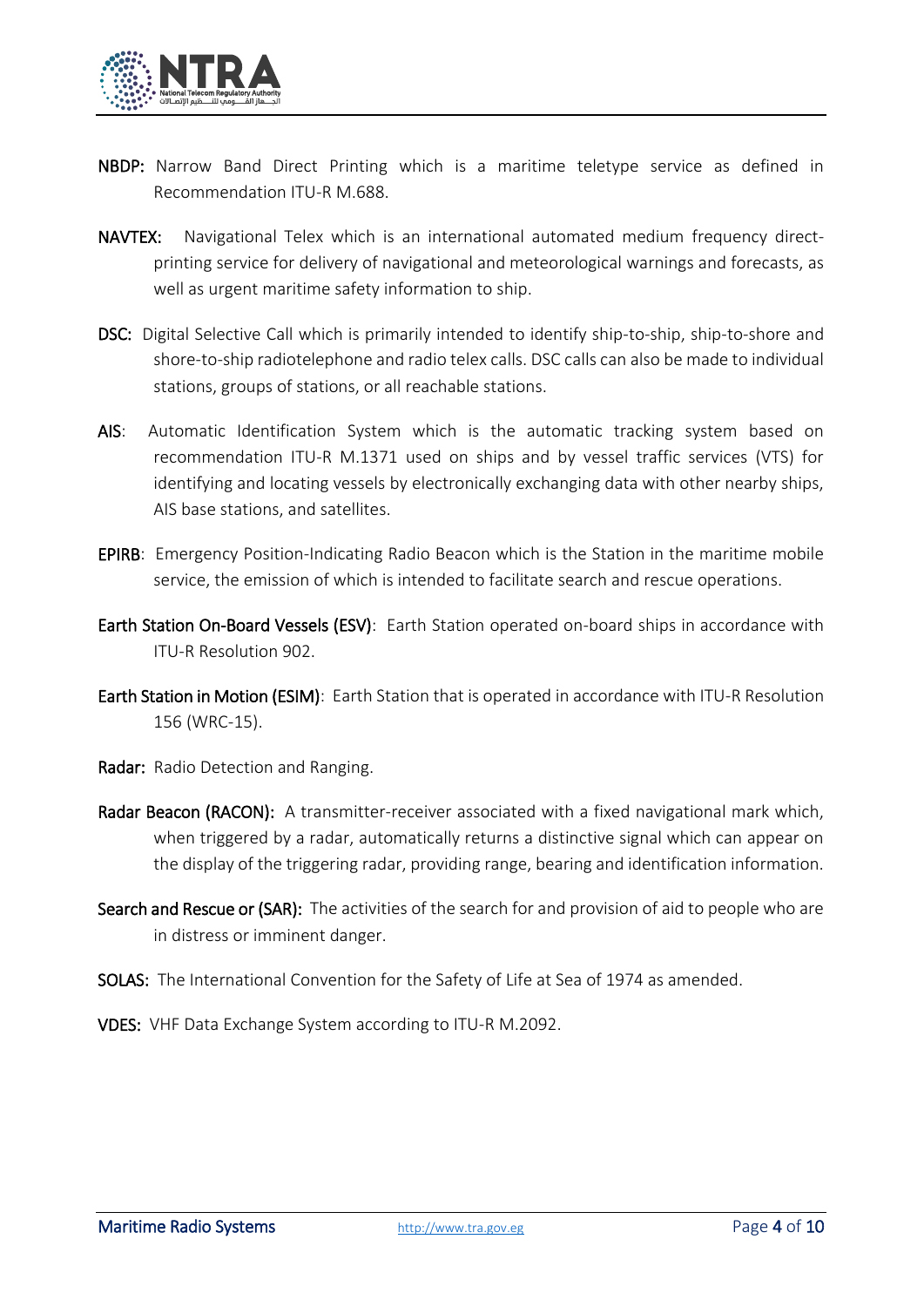

## **3 Legal Considerations**

- 3.1 The guidelines contained in this document are issued by NTRA according to articles of the Telecommunications Regulatory law No. (10) of 2003 and subsequent ministerial decisions.
- 3.2 NTRA has the right to modify any of the guidelines contained in this document.

## **4 Scope of Implementation**

The guidelines contained in this document:

- 4.1 indicate the regulatory measures and technical conditions for licensing Maritime Radio systems in the Arab Republic of Egypt;
- 4.2 are meant be implemented in conjunction with other guidelines issued by NTRA for the use of the frequency spectrum, including:
	- 4.2.1 National Frequency Allocations Table,
	- 4.2.2 Other Radio Spectrum guidelines;

#### **5 Usage of Maritime radio systems**

- 5.1 Maritime Radio Systems (not limited to the following):
	- 5.1.1 Shore-to-ship/Ship-to-Shore (port operations, coast station public correspondence, private agencies).
	- 5.1.2 Inter ship communications / On board communications.
	- 5.1.3 Distress, safety and calling channels.
	- 5.1.4 Search and rescue.
	- 5.1.5 VDES including Automatic Identification System (AIS).
	- 5.1.6 Maritime Radar including Radar Beacons (RACON) and Search And Rescue Transponders (SART).
- 5.2 Vessels covered by this guidelines could operate, subject to the navigation licenses issued by the Egyptian Authority for Maritime Safety, within an Egyptian port, territorial or international waters. Such vessels have been classified into the following categories: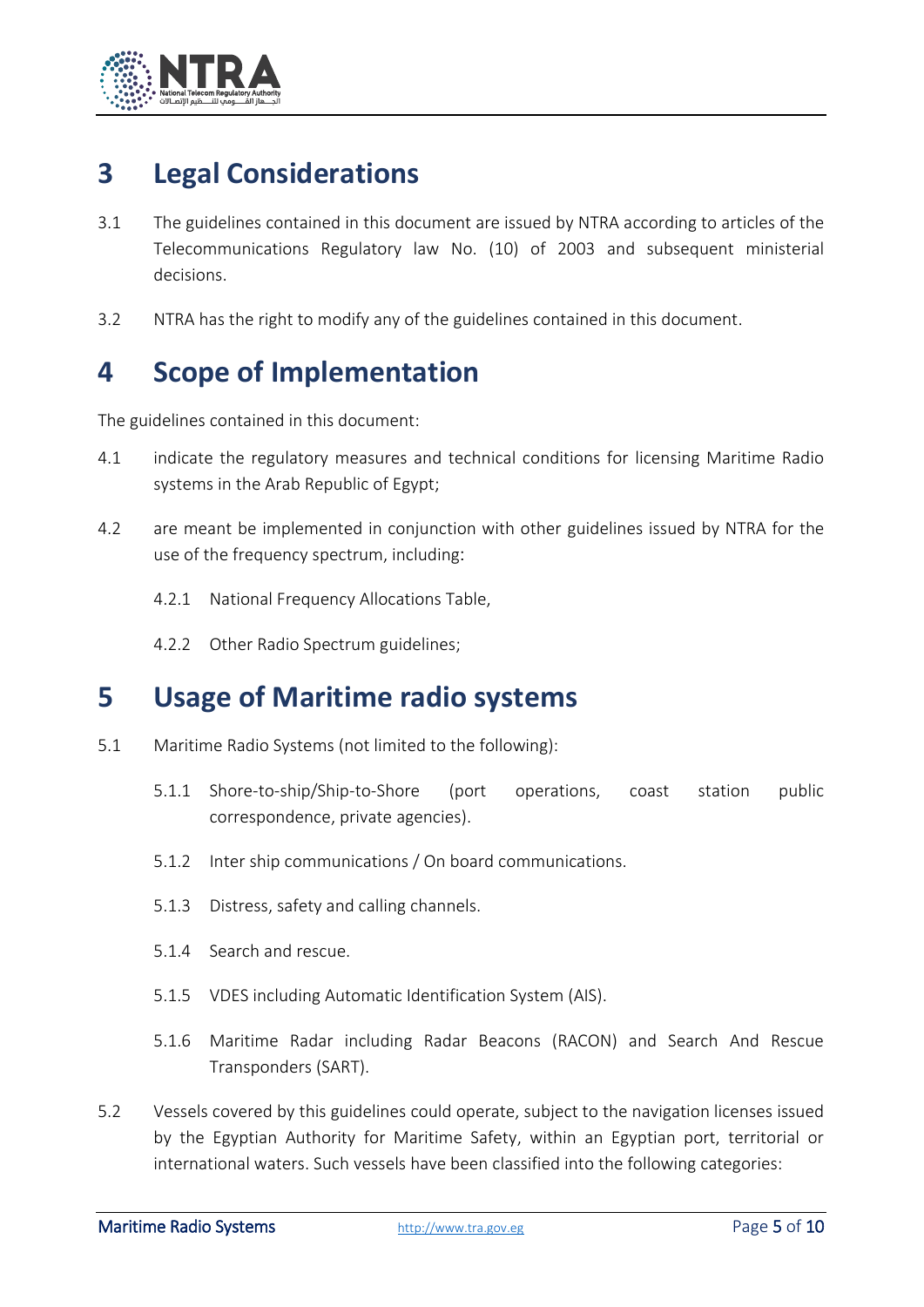

- 5.2.1 Passenger ships: Ships that carry more than 12 passengers.
- 5.2.2 Fishing vessels: Vessels used commercially for catching fish or other living resources of the sea.
- 5.2.3 Private pleasure yachts: That are not authorized to do business.
- 5.2.4 Serving vessels: Vessels or marine units that work in tugging and supplies of ships services.
- 5.2.5 Cargo ships: Ships that are designed primarily for the carriage of general cargo.
- 5.2.6 Drilling unit: Marine unit that is capable of engaging in drilling operations for the exploration or for exploitation of resources beneath the sea.
- 5.3 In case a satellite Earth Station On-Board Vessels (ESV) and/or an Earth Station in Motion (ESIM) is installed, NTRA guidelines for Earth Stations shall apply.
- 5.4 In case Short-range Devices are installed, NTRA guidelines for Short-Range Devices shall apply.
- 5.5 Applicant shall apply for PMR license, NTRA guidelines for Private Mobile Radio shall apply for the following:
	- 5.5.1 Land Mobile (Ground-to-Ground) systems at ports.
	- 5.5.2 Maritime Mobile (Shore-to-Ship) stations.
	- 5.5.3 Maritime Mobile on-board communication as per RR 5.287, using radiated power of more than 2 W.
- 5.6 The aids-to-navigation authorization is issued for buoys or AIS stations.
	- 5.6.1 Broadcasting station on board vessels shall not be allowed (RR 51.5A).

### **6 Spectrum usage and regulatory requirements**

- 6.1 The Maritime radio equipment shall operate in accordance with the provisions of the Radio Regulations and relevant ITU-R Recommendations.
- 6.2 The following table lists the designated frequency bands for Maritime radio application and their usage conditions: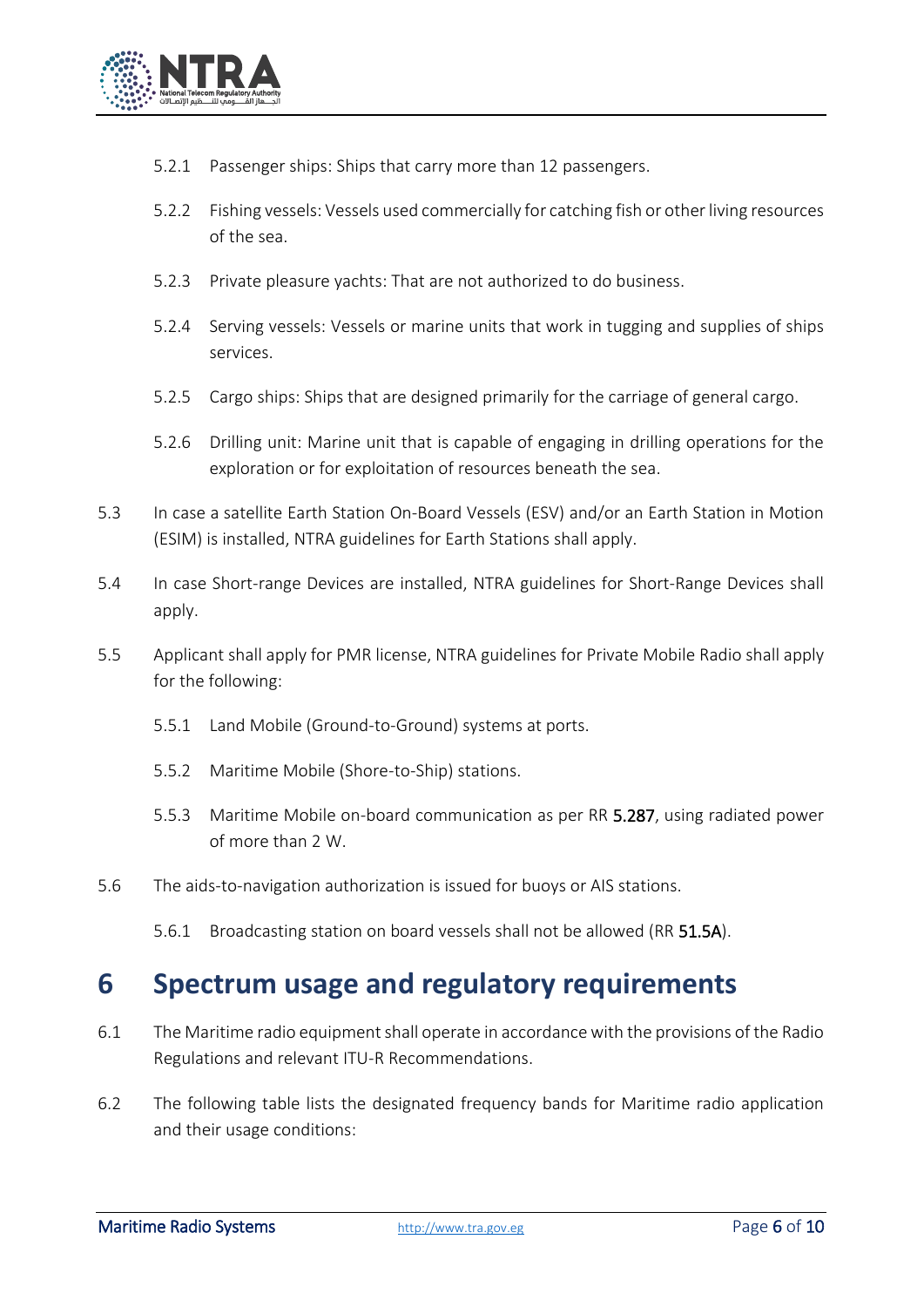

| <b>Frequency Range</b>                 | <b>Usage</b>                                                                                                                                                      | <b>Regulatory requirement</b>                                                                                                                                          |
|----------------------------------------|-------------------------------------------------------------------------------------------------------------------------------------------------------------------|------------------------------------------------------------------------------------------------------------------------------------------------------------------------|
| $283.5 - 315.5$ kHz                    | Maritime radionavigation (Maritime<br>Radio Beacons)                                                                                                              | The radiated power shall be<br>the minimum<br>value necessary to give the<br>desired field<br>strength at the service range,<br>not exceeding<br>50 μV/m (ITU-R M.823) |
| $415 - 526.5$ kHz                      | MF Maritime Mobile (main use)<br>Digital Selective Calling<br>(DSC)<br>Narrow Band Direct Printing<br>(NBPD)<br>Maritime Safety Information<br>(NAVTEX)           | Use shall be in accordance<br>with ITU GE-85 Plan<br>GE85-R1-MAR                                                                                                       |
| $1606.5 - 27500$ kHz                   | MF/HF Maritime Mobile (main use)<br>Narrow Band Direct Printing<br>(NBPD)<br>Maritime Safety Information<br>(NAVTEX)<br><b>Digital Selective Calling</b><br>(DSC) | Use shall be in accordance<br>with ITU GE-85 Plan<br>GE85-R1-MAR<br>Channel plans based on RR<br>Appendices 17<br>and 25                                               |
| $156 - 162.5$ MHz                      | Maritime Mobile (shore to ship)<br><b>VHF Radio</b>                                                                                                               | RR Appendix 18 with 25 kHz<br>channel spacings                                                                                                                         |
| $406 - 406.1$ MHz<br>$1540 - 1545$ MHz | <b>Emergency Position-Indicating</b><br>Radio Beacons (406-EPIRBs)<br>Personal Locator Beacon (PLB)<br>Maritime Mobile-satellite Terminals                        | RR Appendix 15                                                                                                                                                         |
| $1626.5 - 1646.5$ MHz                  | (GMDSS)                                                                                                                                                           |                                                                                                                                                                        |
| 2900 - 3100 MHz                        | Maritime radionavigation<br>Radar Beacon (RACON)                                                                                                                  | <b>ITU-R M.824</b>                                                                                                                                                     |
| $9200 - 9500$ MHz                      | Maritime radionavigation<br>Radar Beacon (RACON)<br>Radar transponders for search and<br>rescue (SART)                                                            | <b>ITU-R M.824</b><br><b>ITU-R M.628</b>                                                                                                                               |

## **7 Application process for licensing maritime radio devices**

For coast stations operating on either the frequency bands 415 – 526.5 kHz or 1606.5 27500 kHz, specific channels could be assigned in accordance with section 6 of this document. For licensing maritime radio devices either in cost stations or in vessels, the applicant has to submit a complete request through NTRA [E-services](https://digital.tra.gov.eg/) portal.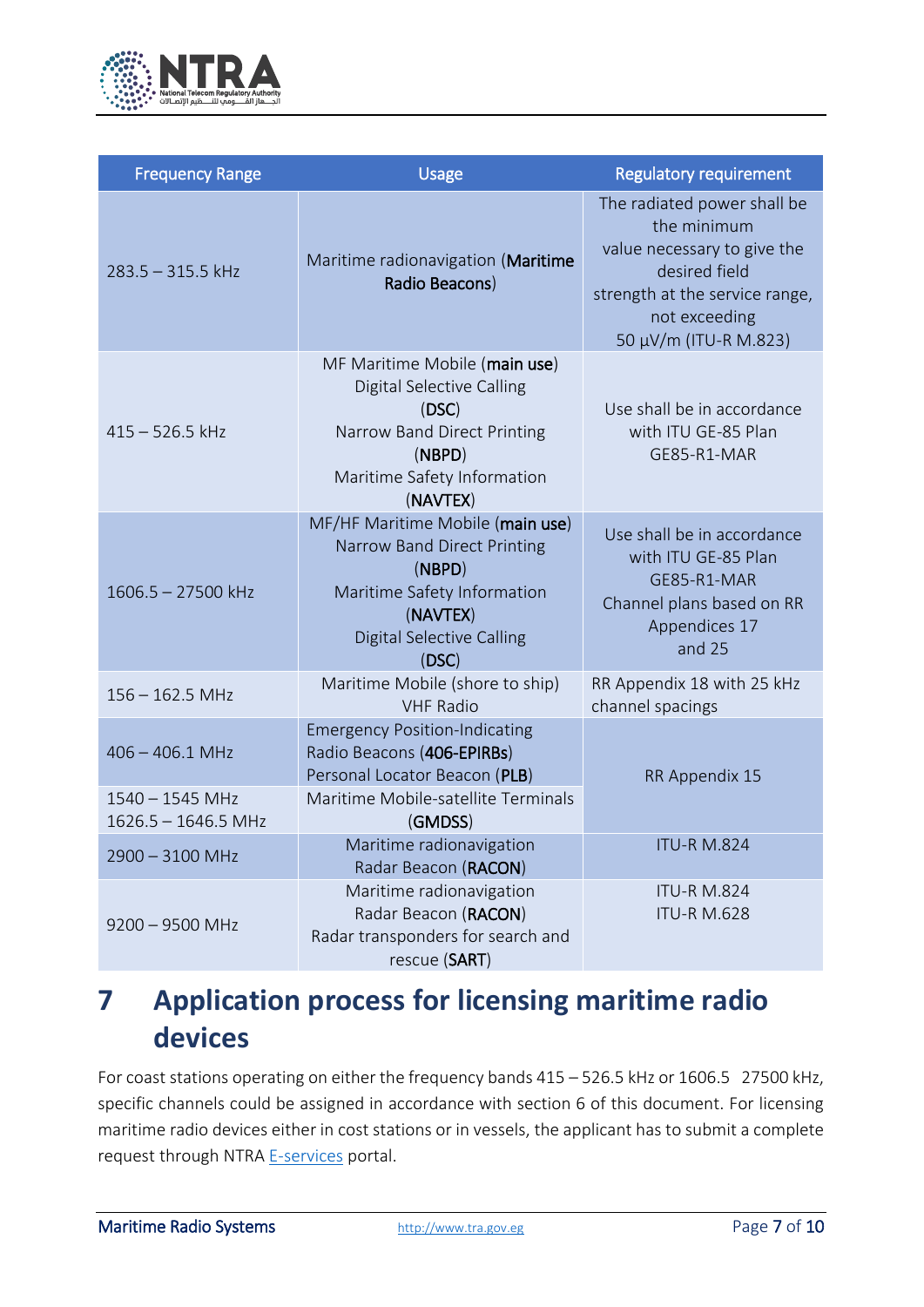

## **8 Maritime equipment requirements in sea areas**

GMDSS equipment requirements in force for all passenger ships in international trade as well as cargo ships of 300 gt and upwards in international trade according to SOLAS 1974 and its amendments.

| <b>Equipment</b>                                                        | $\overline{A}$ | A2           | A3 Inmarsat solution | A <sub>3</sub><br><b>HF</b> solution | A4           |  |
|-------------------------------------------------------------------------|----------------|--------------|----------------------|--------------------------------------|--------------|--|
| <b>VHF with DSC</b>                                                     | $\mathsf{x}$   | $\mathsf{X}$ | $\mathsf{X}$         | $\mathsf{x}$                         | $\mathsf{X}$ |  |
| DSC watch receiver<br>channel 70                                        | X              | X            | X                    | X                                    | X            |  |
| MF telephony with MF<br><b>DSC</b>                                      |                | $\mathsf X$  | $\mathsf X$          |                                      |              |  |
| DSC watch receiver MF<br>2187.5 kHz                                     |                | $\mathsf X$  | X                    |                                      |              |  |
| Inmarsat ship earth<br>station with EGC<br>receiver                     |                |              | $\mathsf X$          |                                      |              |  |
| MF/HF telephony with<br>DSC and NBDP                                    |                |              |                      | $\mathsf X$                          | $\mathsf X$  |  |
| DSC watch receiver<br>MF/HF                                             |                |              |                      | $\mathsf X$                          | $\mathsf X$  |  |
| Duplicated VHF with<br><b>DSC</b>                                       |                |              | $\mathsf X$          | $\mathsf X$                          | $\mathsf X$  |  |
| <b>Duplicated Inmarsat SES</b>                                          |                |              | $\mathsf X$          | $\mathsf X$                          |              |  |
| Duplicated MF/HF<br>telephony with DSC and<br><b>NBDP</b>               |                |              |                      |                                      | X            |  |
| <b>NAVTEX receiver 518</b><br>kHz                                       | $\mathsf X$    | $\mathsf X$  | $\mathsf X$          | $\pmb{\times}$                       | $\mathsf X$  |  |
| <b>EGC</b> receiver                                                     | $x^1$          | $x^1$        |                      | $\mathsf{X}$                         | X            |  |
| Float-free satellite<br><b>EPIRB</b>                                    | $\mathsf{X}$   | $\mathsf X$  | $\mathsf X$          | $\mathsf{X}$                         | $x^4$        |  |
| Radar transponder<br>(SART)                                             | $x^2$          | $x^2$        | $x^2$                | $x^2$                                | $x^2$        |  |
| Hand-held GMDSS VHF<br>transceivers                                     | $x^3$          | $x^3$        | $x^3$                | $x^3$                                | $x^3$        |  |
| For passenger ships the following applies from 01.07.97                 |                |              |                      |                                      |              |  |
| "Distress panel" (SOLAS<br>regulations IV/6.4 and<br>6.6)               | $\mathsf X$    | X            | X                    | $\mathsf X$                          | X            |  |
| Automatic updating of<br>position to all relevant<br>radiocommunication | $\mathsf X$    | $\mathsf X$  | $\mathsf X$          | $\mathsf X$                          | X            |  |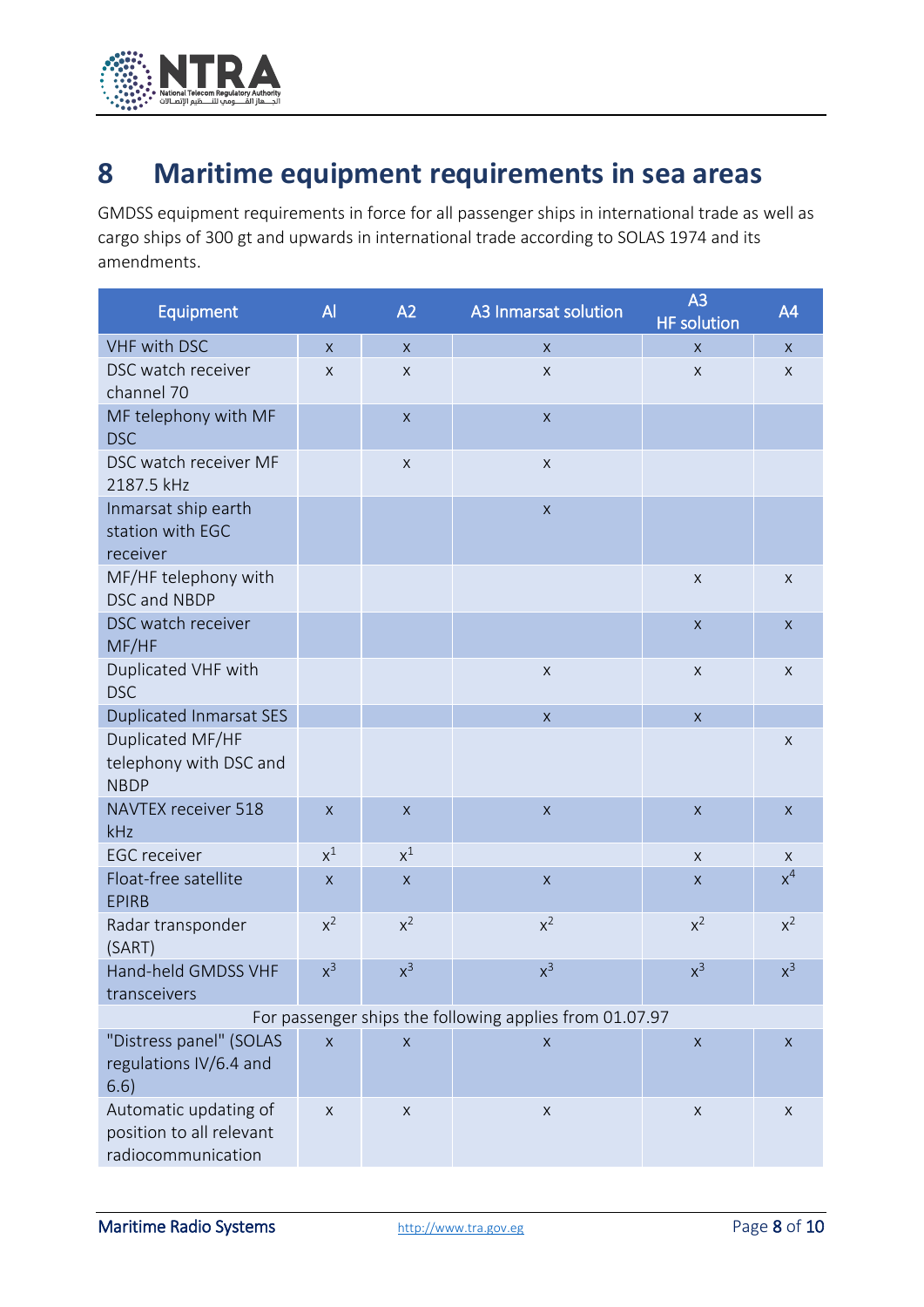

| <b>Equipment</b>                                                                                                                | $\mathsf{A}$ | A2           | A3 Inmarsat solution | A <sub>3</sub><br><b>HF</b> solution | A <sub>4</sub> |
|---------------------------------------------------------------------------------------------------------------------------------|--------------|--------------|----------------------|--------------------------------------|----------------|
| equipment (regulation<br>IV/6.5). This also applies<br>for cargo ships from<br>01.07.02 (chapter IV,<br>new regulation 18)      |              |              |                      |                                      |                |
| Two-way on-scene radio<br>communication on<br>121.5 and 123.1 MHz<br>from the navigating<br>bridge (SOLAS<br>regulation IV/7.5) | $\mathsf{x}$ | $\mathsf{x}$ | $\mathsf{x}$         | $\mathsf{x}$                         | $\mathsf{x}$   |

- $1$  Outside NAVTEX coverage area.
- 2 Cargo ships between 300 and 500 gt: I set. Cargo ships of 500 gt and upwards and passenger Ship:2 sets.
- 3 Cargo ships between 300 and 500 gt: 2 sets. Cargo ships of 500 gt and upwards and passenger ships:3 sets
- 4 Inmarsat-E EPIRB cannot be utilized in sea area A4.

## **9 Additional Operational Terms and conditions for marine radio devices**

- 9.1 Marine Radars for:
	- commercial vessels of 300 gross tonnages and above,
	- vessels and boats of gross tonnages less than 300 tons (using 9 GHz band) and,
	- fishing vessels and boats of less than 150 gross tonnages (on a case-by-case basis).

With conditions:

- Marine radars should not be connected to any network or telecommunication medium.
- Marine radars should not be connected to any on-board navigation system.
- 9.2 Automatic Identification System (AIS) for:
	- all vessels of 300 gross tonnage and above.
	- passenger vessels irrespective of size.
	- fishing boats sailing along Suez Canal of 15 meters and above.
	- service vessels and tug boats.